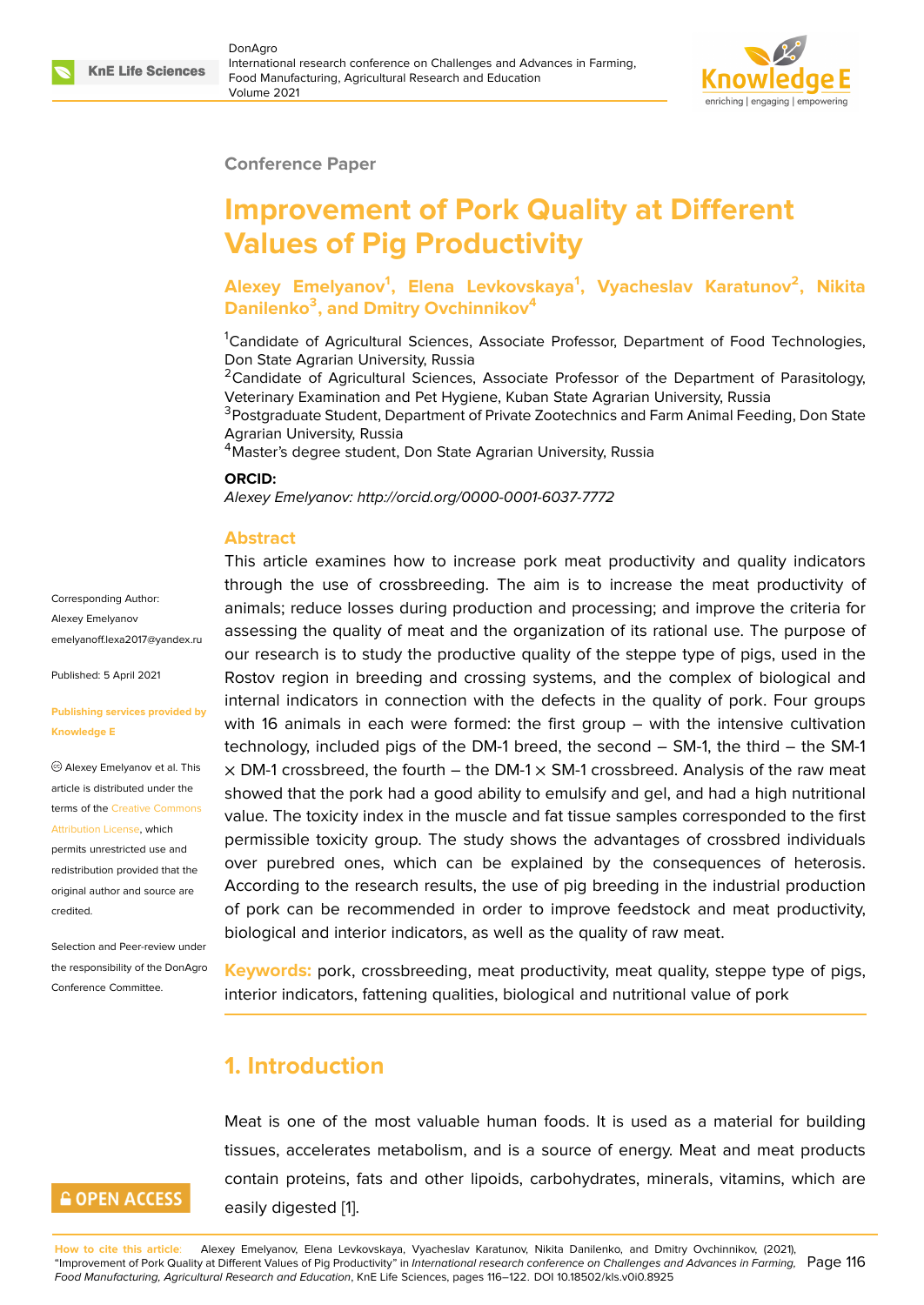The need to meet the growing needs of the population in high-quality meat, with good taste, culinary and technological properties, and high nutritional value makes it necessary to improve properties of the feedstock [2].

More than 211 million tons of meat are produced annually, of which the share of pork is 41%, beef – 27%, poultry – 26 %, lamb – 4%, and rabbits – 2% [3]

Due to unique biological features (high fecun[dit](#page-5-1)y, etc.), pigs are one of the leading types of farm animals raised for meat production. The possibilities of using the broodstock in pig breeding are 6.5 times higher than in cattle b[re](#page-5-2)eding. By nutrients used by humans for food and taste qualities, pork carcasses have no analogues. If the pig's body, which has reached slaughter conditions, contains up to 54% of edible substances, in ruminants, their amount does not exceed 21%, in poultry - 25%. Pork fat contains essential amino acids - lysine, tryptophan, methionine, as well as vitamins and unsaturated fatty acids [4].

After intensive fattening, the yield of all slaughter products is 75-80%, and the meat yield in carcasses is 55-60%. This is much higher than the corresponding indicators in other animals.

The meat production volume can increase due to the development of pig breeding, as the industry of the most precocious animal husbandry. This can be achieved by increasing the number of pigs and their early maturity [1].

The active breed-formation process in Russia and abroad requires an assessment of pork quality by the nature and level of productivity. This issue is especially relevant in the conditions of industrial technology used by pig far[m](#page-5-0)s. For Rostov region, research aimed at studying meatiness and quality of products of natural resistance of steppe pigs is of great scientific and practical interest [5].

### **2. Methods and Equipment**

The aim of this research is to study productive qualities of steppe-type pigs bred in Rostov region and a set of biological indicators of pork quality.

For the experiment, 4 groups consisting of 16 animals were created: the first group was raised using the intensive technology (DM-1 breed), the second group included SM-1 pigs, the third group included crossbreeds  $SM-1 \times DM-1$ , and the fourth group included crossbreeds DM-1  $\times$  SM-1 (Table 1).

Control weighing of experimental gilts was carried out after they reached the age of 45, 78, 105, 125, 160 and 180 days.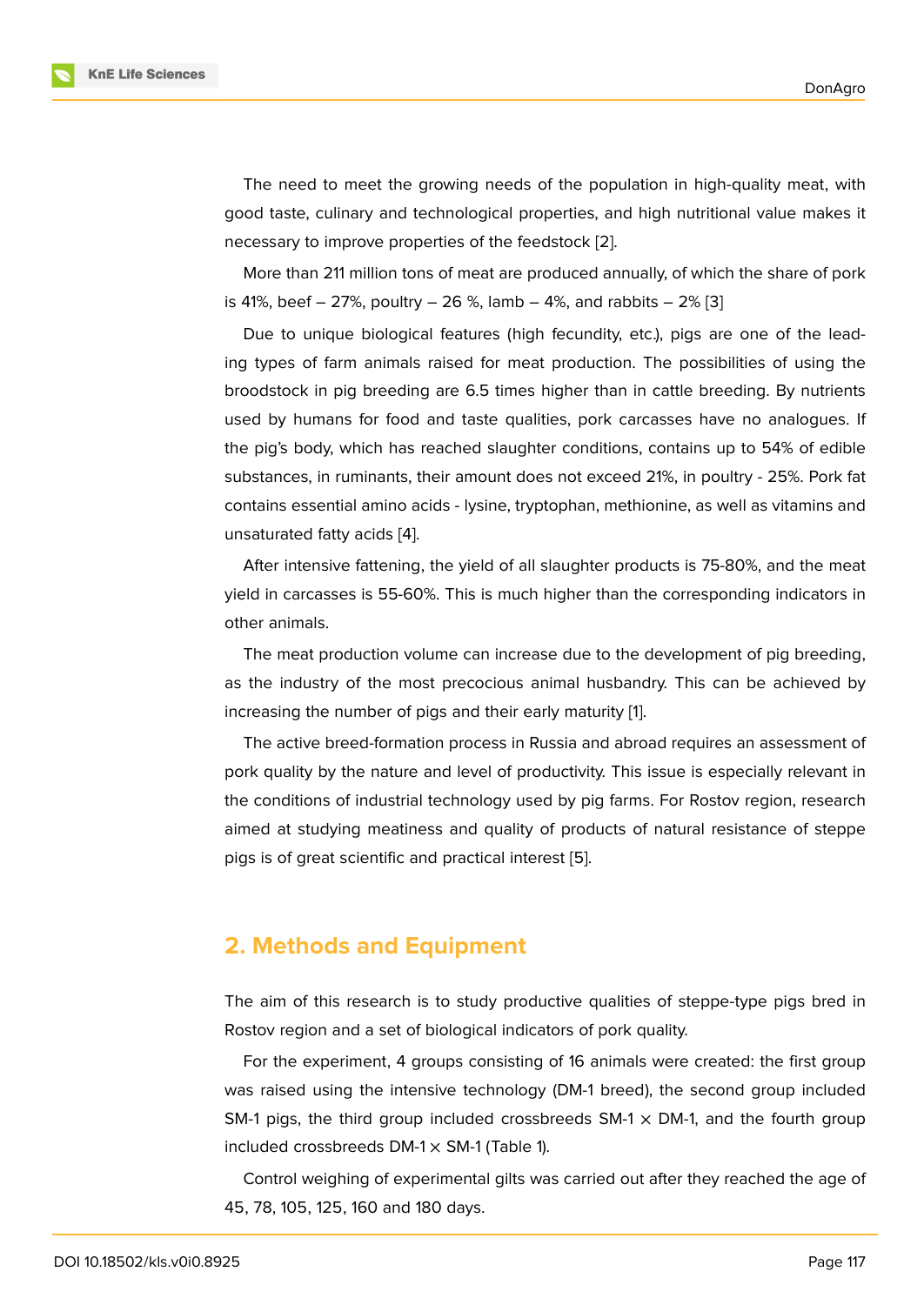| Group           | Genotype      | Number of<br>animals | Research                                                                                                                                                                                                                    |
|-----------------|---------------|----------------------|-----------------------------------------------------------------------------------------------------------------------------------------------------------------------------------------------------------------------------|
| 1. Control      | $DM-1$        | 16                   | 1. economically useful qualities;                                                                                                                                                                                           |
| 2. Control      | $SM-1$        | 16                   | 2. reproductive qualities;<br>3. fattening qualities;                                                                                                                                                                       |
| 3. Experimental | SM-1 * DM-1   | 16                   | 4. meat qualities;                                                                                                                                                                                                          |
| 4. Experimental | $DM-1$ * SM-1 | 16                   | 5. interior indicators;<br>6. degree of manifestation of PSE<br>and DFD:<br>7. storage and processing of pork,<br>depending on the initial quality;<br>8. biological and nutritional value of<br>pork depending on quality. |

#### TABLE 1: Research scheme

### **3. Results**

During the experiment, the absolute live weight gain in DM-1 was 80.9 kg, in SM-1 - 79.2 kg, in the third experimental group - 84.5 kg, in the fourth group - 83.4 kg. Thus, the superiority of the 3rd experimental group over the control one was as follows: 4.4% over DM-1 pigs and 6.7% over DM-1 pigs (P> 0.95). The advantage of animals of the 4th experimental group was 3.1% and 5.3%, respectively (P> 0.99). By the absolute live weight gain, an insignificant advantage of animals of the 3rd experimental group over the 4th one was observed. It amounted to 1.3% [6].

The growth rate in all groups was relatively high and increased with age, especially in animals of the experimental groups, which can be explained by the effect of heterosis. The average daily gain in live weight of gilts ag[ed](#page-5-3) 45-180 days was as follows: in DM-1 - 599 g, in SM-1 - 587 g; in the 3rd experimental group - 626 g, in the 4th group - 618 g [7].

| Age, days | Group           |                 |                 |                 |
|-----------|-----------------|-----------------|-----------------|-----------------|
|           | 1               | $\mathcal{P}$   | 3               | 4               |
| 45        | $13,8 \pm 0,45$ | $14,0 \pm 0,32$ | $14,9 \pm 0,44$ | $14,8 \pm 0,43$ |
| 78        | $29.4 \pm 0.67$ | $29.2 \pm 0.63$ | $30,7 \pm 0,67$ | $30,6 \pm 0,85$ |
| 105       | $41.1 \pm 0.75$ | $42,3 \pm 0,99$ | $45,1 \pm 0,83$ | $44,2 \pm 1,11$ |
| 125       | $54,4 \pm 1,26$ | $55,4 \pm 1,63$ | $57.5 \pm 1.17$ | $56,0 \pm 1,66$ |
| 160       | $81.7 \pm 2.01$ | $79.9 \pm 1.93$ | $85,4 \pm 2,21$ | $82,3 \pm 2,59$ |
| 180       | $94.7 \pm 2.15$ | $93,2 \pm 2,58$ | $99,4 \pm 1,97$ | $98,2 \pm 2,27$ |

TABLE 2: Dynamics of live weight of experimental gilts, kg

The control slaughter and deboning of carcasses were carried out in accordance with the requirements of regulatory documents. Control slaughter data are shown in Table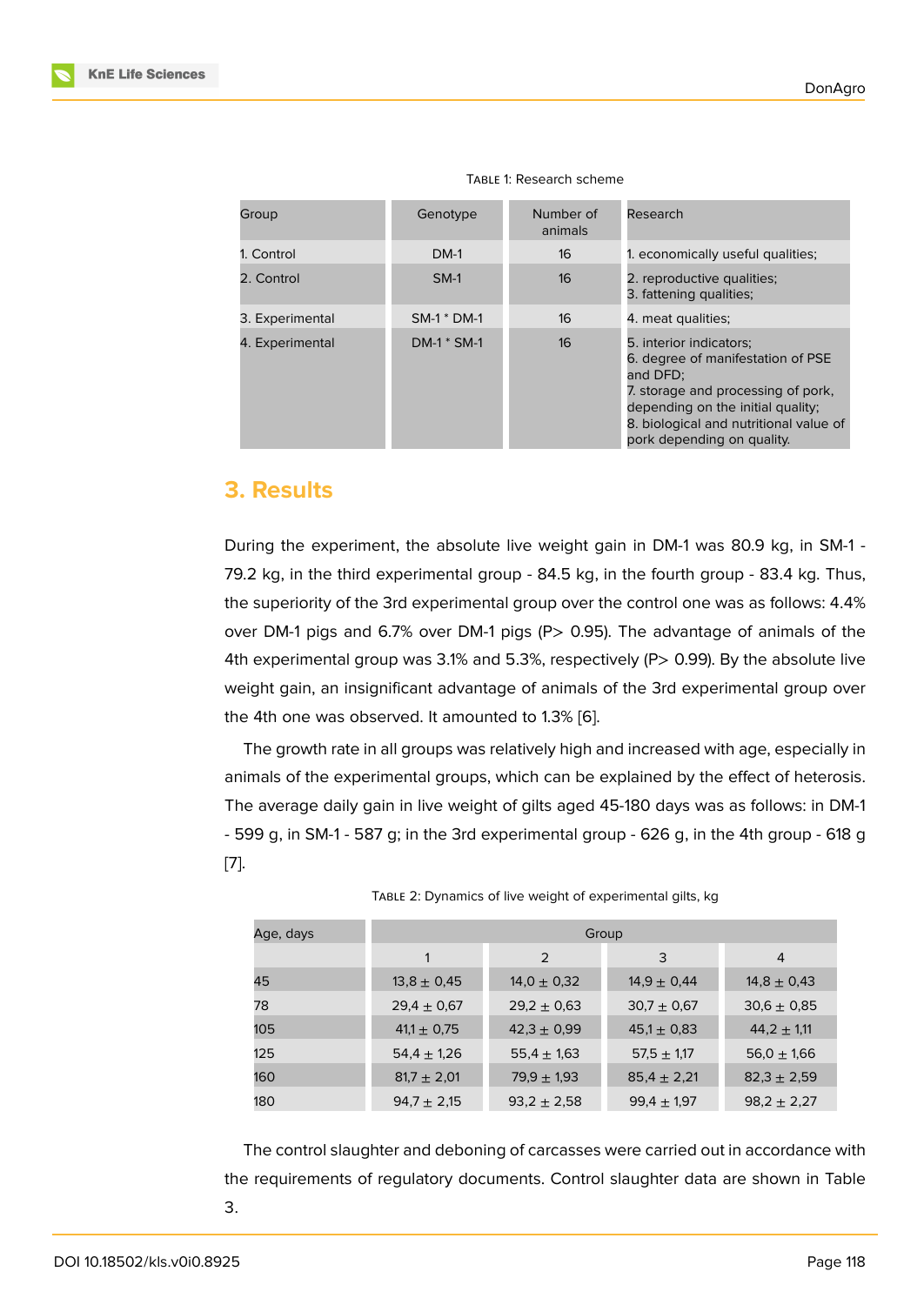| Indicator                    | Group           |                 |                 |                 |
|------------------------------|-----------------|-----------------|-----------------|-----------------|
|                              |                 | 2               | 3               | $\overline{4}$  |
| Slaughter live<br>weight, kg | $94.7 \pm 2.15$ | $93.2 \pm 2.58$ | $99.4 \pm 1.97$ | $98.2 \pm 2.27$ |
| Slaughter weight,<br>kg      | $60.3 \pm 2.6$  | $60.0 \pm 2.5$  | $65.1 \pm 3.1$  | $64.2 \pm 2.9$  |
| Slaughter output,<br>%       | 63,7 $\pm$ 1,1  | $64.4 \pm 1.3$  | $65.5 \pm 1.7$  | $65.4 \pm 1.6$  |
| Fat thickness, cm            | $3.18 \pm 0.05$ | $3.12 \pm 0.05$ | $3.02 \pm 0.06$ | $3.05 \pm 0.06$ |
| Carcass length,<br>cm        | 113,8 $\pm$ 4,7 | 112,0 $\pm$ 4,6 | 119,4 $\pm$ 4,9 | 118,3 $\pm$ 4,9 |

TABLE 3: Results of the control slaughter of experimental gilts aged 180 days

In the third group, the slaughter yield was higher by  $2.8\%$  (P $> 0.95$ ) and 1.7% (P $>$ 0.95), and in the 4th group – by 2.7 % (P> 0.99) and 1.6% (P> 0.99) than in the control groups.

TABLE 4: Chemical composition and technological properties of an average sample of carcass pulp of experimental gilts aged180 days

| Indicator                                    | Group |       |       |                |
|----------------------------------------------|-------|-------|-------|----------------|
|                                              | 1     | 2     | 3     | $\overline{4}$ |
| Moisture                                     | 65,1  | 65,3  | 64,8  | 64,9           |
| Dry matter                                   | 34,9  | 34,7  | 35,2  | 35,1           |
| Protein                                      | 18,86 | 18,81 | 19,39 | 19,26          |
| Fat                                          | 15,47 | 15,62 | 15,40 | 15,42          |
| Ash                                          | 0,99  | 0,98  | 0,99  | 0,99           |
| pH                                           | 5,8   | 5,8   | 5,6   | 5,7            |
| Water holding<br>capacity, %                 | 58,47 | 58,30 | 59,80 | 59,72          |
| Color intensity,<br>units ext. $\times$ 1000 | 44,1  | 44,7  | 50,3  | 49,9           |
| Digestibility, %                             | 35,73 | 35,38 | 33,85 | 34,02          |

In the pulp of carcasses of experimental animals, a higher content of total protein was observed (in the 3rd group - by 2.8% (P> 0.95) and 3.1% (P > 0.95); in the 4<sup>th</sup> group - by 2.1% (P> 0.99) and 2.4% (P> 0.99), respectively) [9].

The fat thickness was lower than that in the control groups. In gilts of the 3rd group, this indicator was lower by 0.16 cm (P> 0.95) and 0.10 cm (P > 0.99). In gilts of the 4th group, the fat thickness was less by 0.13 cm (P> 0.99) a[nd](#page-6-0) 0.07 cm (P> 0.95), respectively [8].

The chemical analysis of raw meat indicated that meat met the raw meat requirements ([Ta](#page-6-1)ble 4).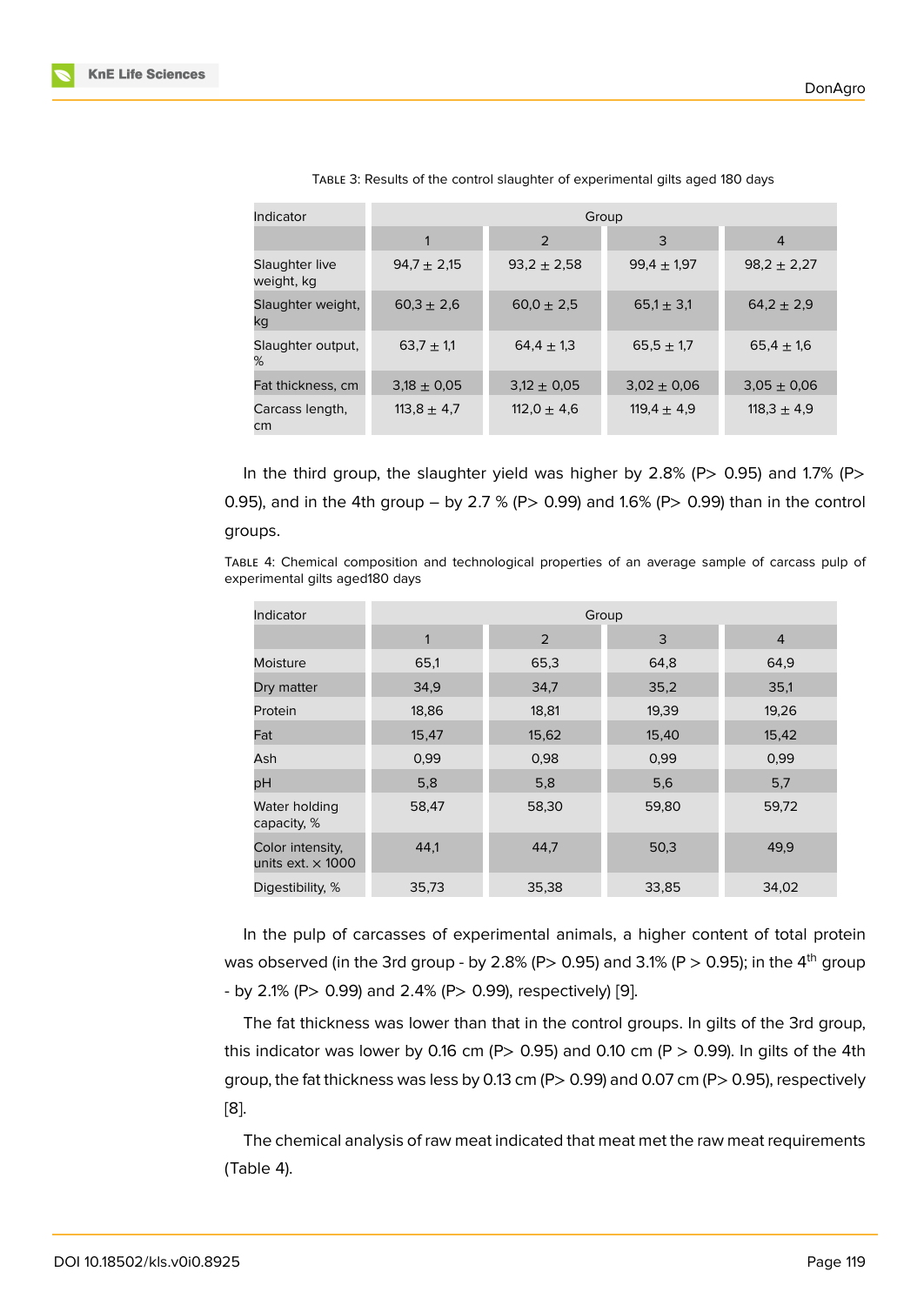### **4. Discussion**

The live weigh gain in the 3rd experimental group exceeded that in the control groups by 4.5% and 6.6%, respectively. In the 4th experimental group, the live weight gain was also higher by 3.1% and 5.3%, respectively [10].

According to the slaughter results, relatively high indicators of meat productivity were revealed in the 3rd and 4th groups with some advantage of the 3rd group. Gilts of the 3rd group had larger carcass weight by 8.0[% \(P](#page-6-2)> 0.95) and 8.5% (P> 0.95), respectively. Gilts of the 4th group exceeded the control ones by 6.5% (P $>$  0.99) and 7.0% (P $>$  0.95), respectively [11]. Carcass flesh was more water-retaining. A similar trend was observed for the digestibility of carcass flesh.

The color of meat is one of the main quality indicators assessed by the consumer. Gilts of the [exp](#page-6-3)erimental groups had better color of meat. In the 3rd group, intensity of muscle tissue staining was 6.2 and 5.6 units higher compared with the 1st and 2nd groups, respectively; in animals of the 4th group, it was higher by 5.8 and 5.2 units, respectively [12].

The pH value of muscle tissue determines functional and technological properties of meat and is associated with water-holding ability, color and losses during heat treatment. No disturba[nce](#page-6-4)s in the glycolytic processes of the muscle tissue were found. The average pH level of meat was in the normal range [12].

The organoleptic and tasting evaluation of meat and broth indicated that pork of the experimental groups was of good quality [13].

An analysis of raw meat showed that pork has [a g](#page-6-4)ood ability to emulsification and gelation; it has a high nutritional value. The toxicity index corresponded to the first acceptable toxicity group.

### **5. Conclusion**

Studies have shown that crossbreeds are superior to purebreds due to the effects of heterosis. The meat raw materials meet the requirements of meat processing enterprises for meat raw materials and can be used for producing meat products, including high quality environmentally friendly semi-finished products [14].

Based on the results obtained, in order to increase the indicators of fattening and meat productivity, biological and interior indicators, as well as quality of meat raw materials, crossbreeding of meat breeds was recommended [15].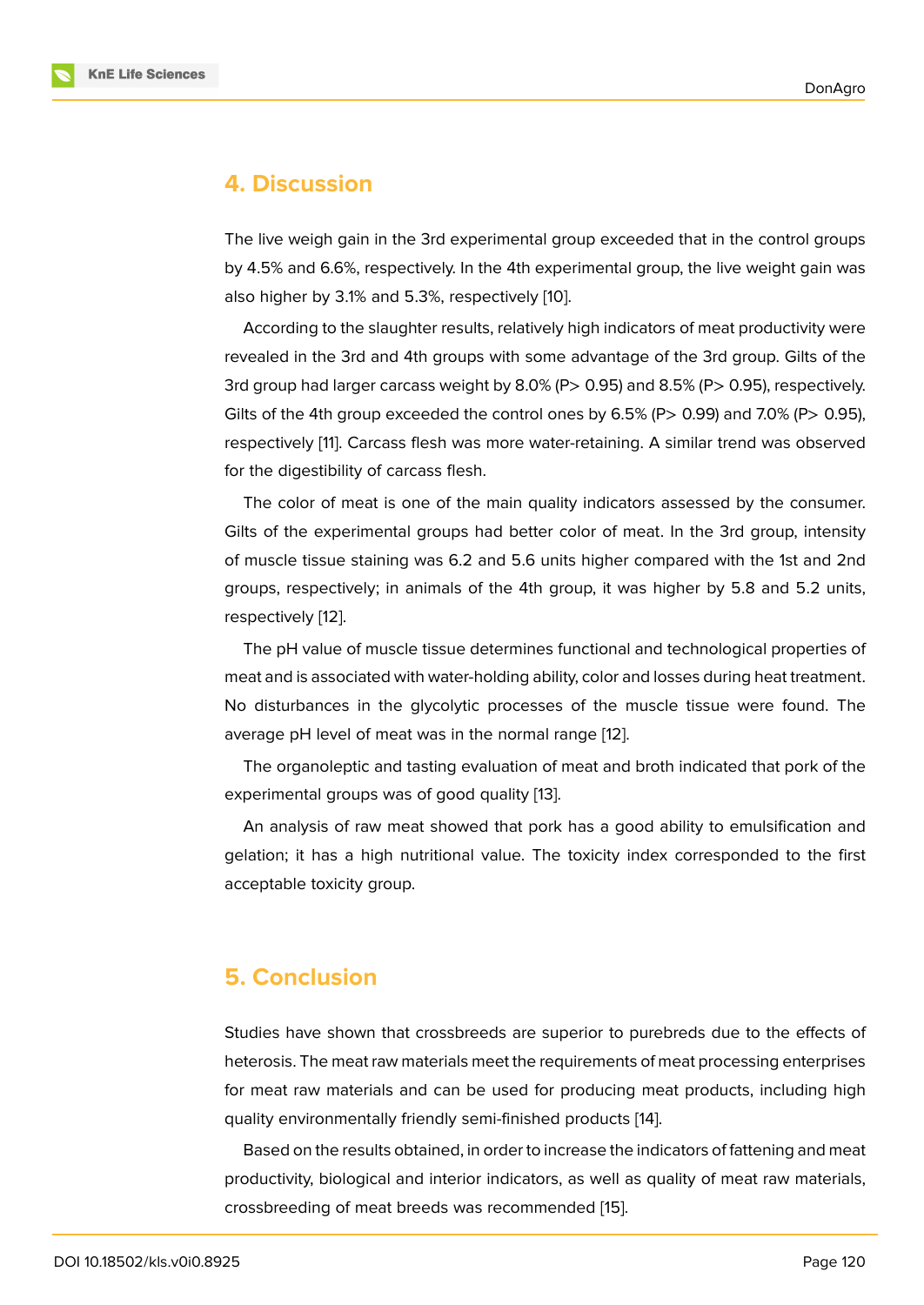

# **Acknowledgement**

The authors are grateful to their colleague for their contribution and support and to the reviewers who gave their valuable inputs to the manuscript and helped in completing the paper.

# **Conflict of Interest**

The authors have no conflict of interest to declare.

## **References**

- <span id="page-5-0"></span>[1] Afanasyev, M. A., *et al*. (2007). A Comprehensive Assessment of Natural Resistance of Farm Animals and how to Increase it. *Izvestiya Vuzov. North Caucasus Region. Natural Sciences*, vol. 2, pp. 128-130.
- <span id="page-5-1"></span>[2] Kazantseva, N. P., Vasilyeva, M. I. and Sergeeva, I. N. (2019). Pig Productivity Indicators for Different Breeding Patterns. *Perm Agrarian Bulletin*., vol. 4, issue 28, pp. 99-106.
- <span id="page-5-2"></span>[3] Kazarovets, I. N. (2020). Feeding and Meat Qualities of Young Pigs of Various Genotypes Bred in the Republic of Belarus. *Livestock and Veterinary Medicine*, vol. 1, pp. 8-11.
- [4] Lysenko, F. A., Kovalenko, V. N. and Skomorokh, V. N. (2011). Feeding and Meat Qualities of Pigs of Various Pedigree Combinations. *Scientific and Technical Bulletin of the Institute of Animal Husbandry of the National Academy of Agrarian Sciences of Ukraine*, vol. 104, pp. 123-127.
- [5] Mamyshev, S. A. and Malakhanov, D. A. (2009). Reproductive, Fattening and Meat Qualities of Pigs. *Bulletin of Veterinary Medicine*, vol. 1, issue 48, pp. 56-60.
- <span id="page-5-3"></span>[6] Moroz, O. G., et al. (2019). Slaughter and Meat Qualities of Highly Productive Pig Hybrids. Innovations in Animal Husbandry - Today and Tomorrow. A Collection of Scientific Articles based on the Materials of the International Scientific-Practical Conference Dedicated to the 70th anniversary of the Republican Unitary Enterprise "Scientific Practical Center of the National Academy of Sciences of Belarus on Animal Husbandry" Minsk: Republican Unitary Enterprise "Belarusian Science Publishing House. pp. 103-107.
- [7] Morozova, L. A., *et al*. (2018). Feeding and Meat Qualities of Purebred and Hybrid Young Pigs. *Chief Livestock Specialist*, vol.11, pp. 3-9.